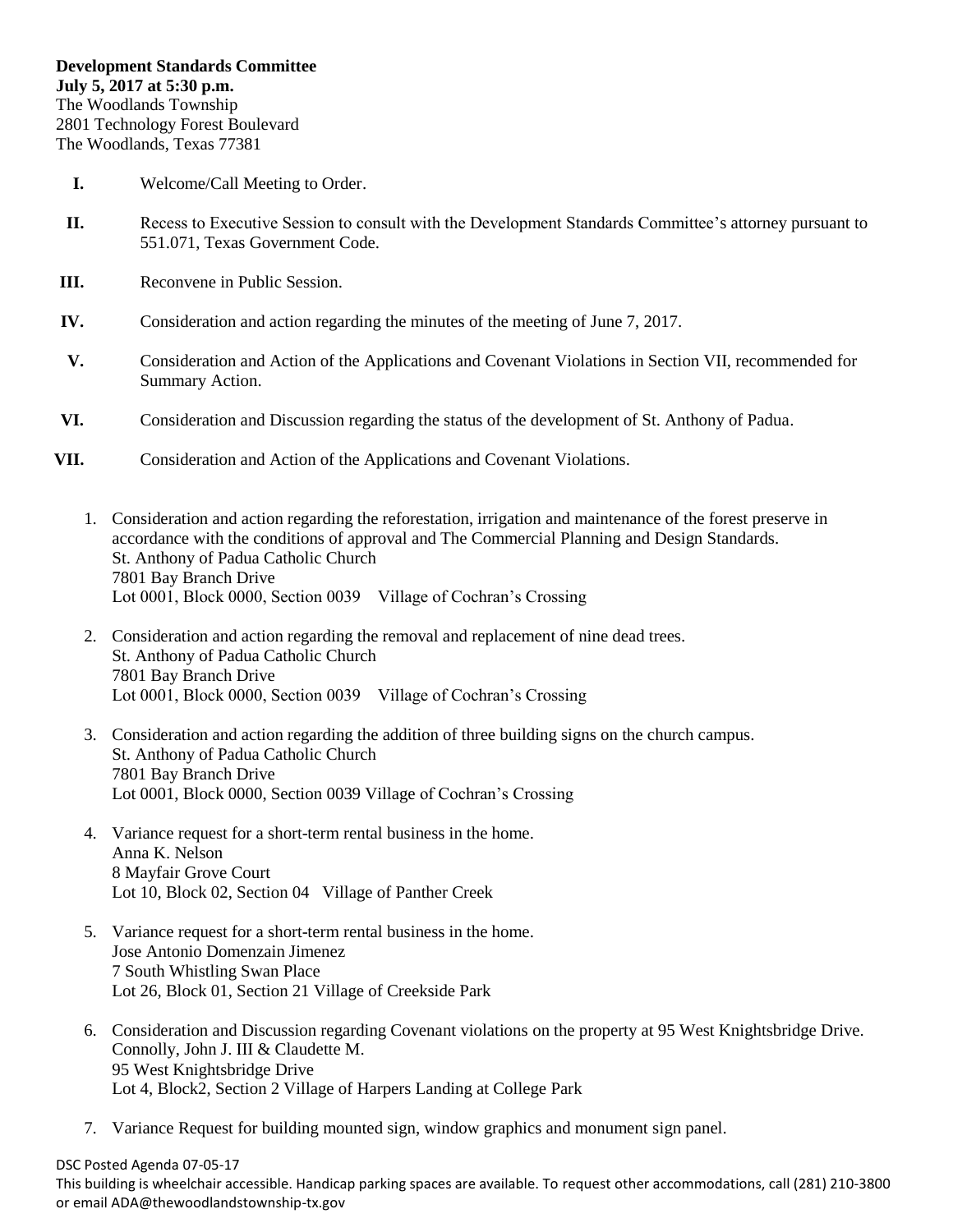Alden Bridge Pediatric Dental 3759 FM 1488 Suite 125 Lot 1907, Block 549, Section 47 Village of Alden Bridge

- 8. Consideration and action with possible variance regarding window graphics. Houston Methodist Emergency Care Center 3759 FM 1488 Suite 500 Shops At Alden Bridge Village of Alden Bridge
- 9. Consideration and action regarding proposed permanent outdoor dining patio cover with membrane roofing. Gringo's Tex Mex 30420 FM 2978 Suite 400 Lot 110, Block 458, Section 46 Village of Sterling Ridge
- 10. Consideration and action for curb marking. Memorial Hermann 9950 Woodlands Parkway Suite 500 Lot 500, Block 78, Section 46 Village of Sterling Ridge
- 11. Variance Request for building mounted sign Flippin' Pizza NY Pies & Slices 30340 FM 2978 Suite 750 Lot 220, Block 78, Section 46 Village of Sterling Ridge
- 12. Consideration and Action regarding the exterior lighting and recent modifications to the lights at the property. Rittenhouse Baptist Church, Inc. 23 Treasure Cove Drive Lot 36, Block 01, Section 24 Village of Panther Creek
- 13. Variance request for the existing second story balcony that was submitted by a civil engineer. Edward Youssef 7 Leisure Lane Lot 16, Block 01, Section 01 Village of Grogan's Mill
- 14. Receive, consider and act on an appeal from an affected party at 67 W Trillium regarding the Cochran's Crossing Residential Design Review Committee's action to approve the color change at 71 W Trillium Circle. Ricardo M Araki 71 West Trillium Circle Lot 51, Block 02, Section 19 Village of Cochran's Crossing
- 15. Consideration and action for a rehearing request for the new home construction and improvements proposed that are not in accordance with the Committee's action. Saint Christopher Holdings LLC – Emilio Guzman 2610 South Wildwind Circle Lot 07, Block 10, Section 01 Village of Grogan's Mill
- 16. Consideration and action regarding a conceptual proposal for a pool that would be located within the ten-foot rear easement. Joe Kim Davies 11009 North Millbend Drive Lot 15, Block 05, Section 02 Village of Grogan's Mill
- 17. Variance request for a proposed swimming pool and spa decking that exceed the maximum hard surface allowed. Stephen R. Heinen 230 Split Rock Road

DSC Posted Agenda 07-05-17

This building is wheelchair accessible. Handicap parking spaces are available. To request other accommodations, call (281) 210-3800 or email ADA@thewoodlandstownship-tx.gov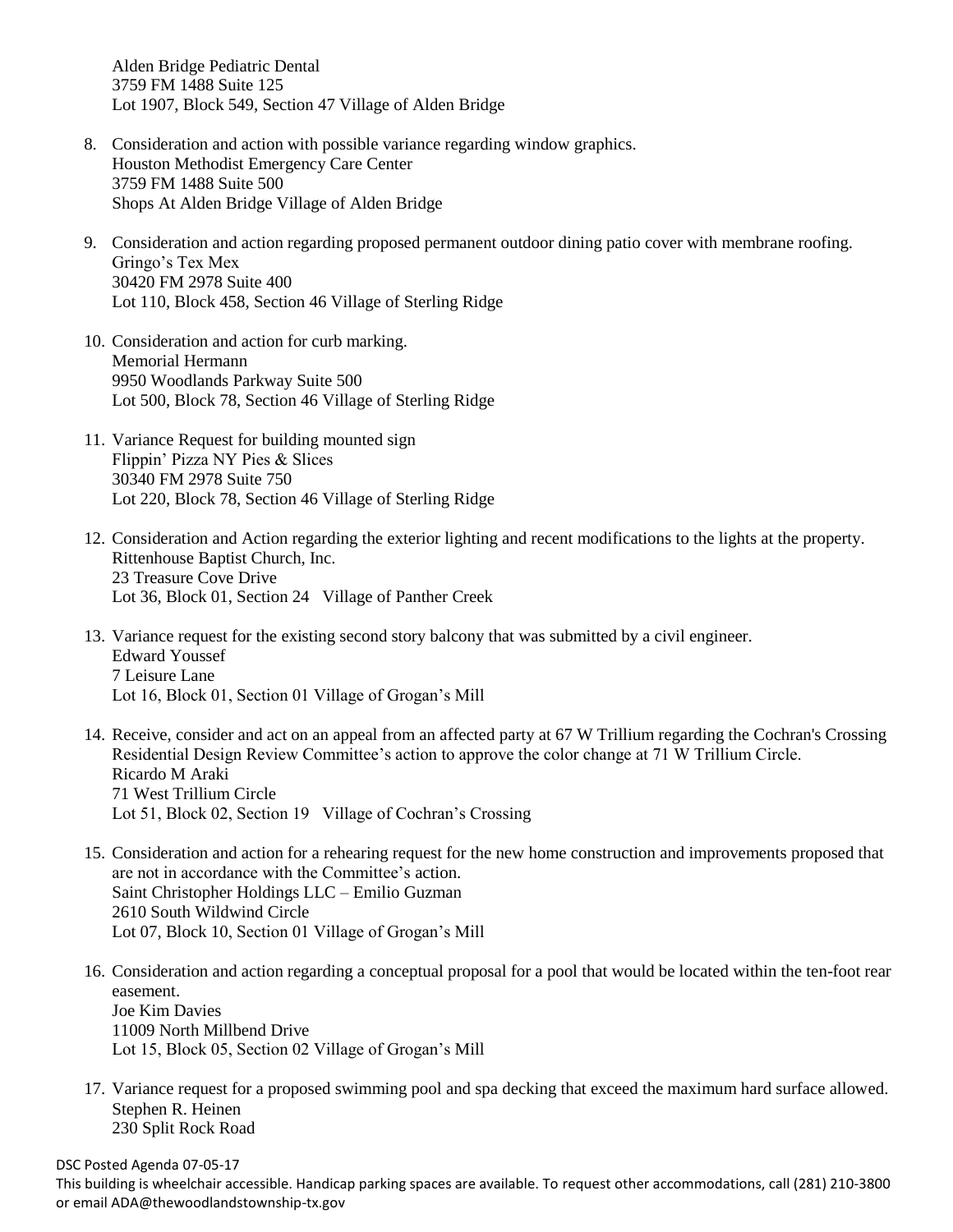Lot 17, Block 02, Section 32 Village of Panther Creek

- 18. Variance request for the conceptually proposed carport that encroaches the seven-foot side setback. Paul & Joanne Greenwell 99 Split Rock Road Lot 09, Block 07, Section 28 Village of Panther Creek
- 19. Variance request for an existing room addition that exceeds the maximum living area allowed, as established by the Neighborhood Criteria. Alejandro Macias 10 Lilium Court Lot 17, Block 01, Section 13 Village of Grogan's Mill
- 20. Variance request for the proposed second story room addition that would be located beyond the ten-foot side setback. Mark and Nicole Johnson 6 Berrypick Lane Lot 05, Block 01, Section 11 Village of Grogan's Mill
- 21. Variance request for the proposed wood deck and second story deck replacement that will be located beyond the ten-foot rear easement and would be rebuilt beyond the property line onto an adjoining property of the same owner. Mark and Nicole Johnson 6 Berrypick Lane Lot 05, Block 01, Section 11 Village of Grogan's Mill
- 22. Variance request for the proposed driveway that would exceed the maximum width allowed. David Nys 11924 South Red Cedar Circle Lot 22, Block 03, Section 03 Village of Grogan's Mill
- 23. Variance request for a proposed detached storage building that will encroach into the ten-foot rear yard easement. Cole T Krueger 2 Cricket Hollow Place Lot 97, Block 07, Section 01 Village of Cochran's Crossing
- 24. Variance request for a proposed patio cover and fireplace that will be constructed beyond the 20-foot rear building setback. Brent S McCombs 14 Thistlewood Place Lot 90, Block 04, Section 04 Village of Cochran's Crossing
- 25. Variance request for existing materials used to replace siding in several areas at the front of the home which was not considered to be architecturally compatible with the neighborhood, when acted upon by the Residential Design Review Committee. Eastsound Inc 40 Trummel Court Lot 36, Block 01, Section 12 Village of Panther Creek
- 26. Variance request for existing paving that encroaches into the five-foot side yard easement. Barrie Hansen 34 Misted Lilac Place Lot 35, Block 01, Section 35 Village of Cochran's Crossing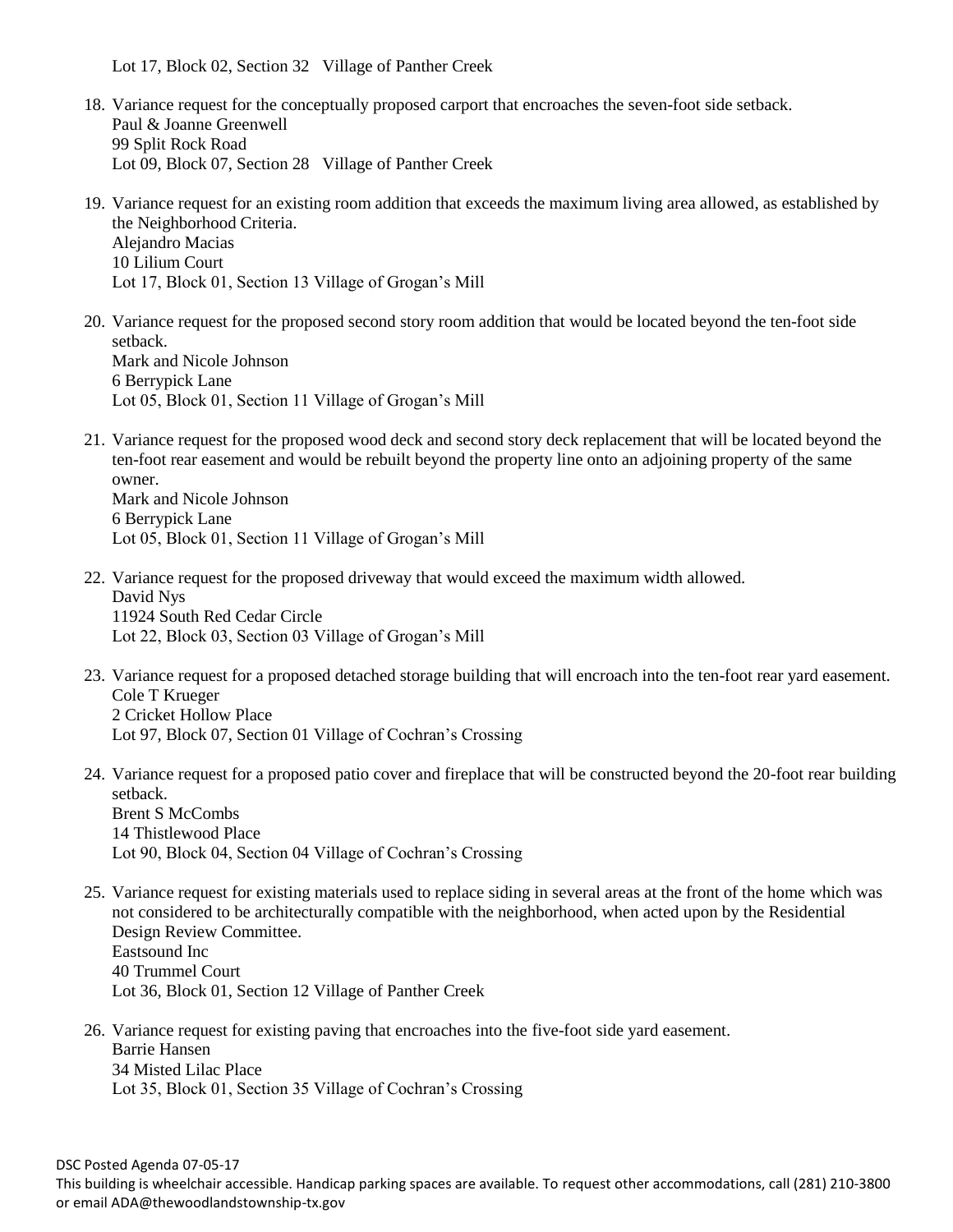- 27. Variance request for the existing rear fence that was rebuilt without the finished side facing outward to the adjacent tract of land and the owner did not obtain prior written consent from adjacent property owner before building the fence with the unfinished side facing the adjoining residential property. David Mark Steinhauff c/o Judy Bell 58 Eagle Court Lot 15, Block 01, Section 22 Village of Grogan's Mill
- 28. Variance request for the existing fence that was built with the construction side facing out from the lot. Kevin Trahan 12 Lilium Court Lot 16, Block 01, Section 13 Village of Grogan's Mill
- 29. Receive consider and act on a proposed amendment to the Initial Land Use Designation for 5.00-acre tract located in Restricted Reserve "A", in Block One (1), of Woodlands Parkway Baptist Church, a subdivision in Montgomery County, Texas, according to the map or plat thereof recorded in Cabinet J, Sheet 118 of the Map Records of Montgomery County, Texas.
- 30. Variance request for two monument signs that include a logo that is not yet registered. The Ridge Community Church 10801 Falconwing Drive Lot 0210, Block 0592, Section 0060 Village of Indian Springs
- 31. Variance request for the update to an existing LED monument sign that exceeds the maximum size allowed and is internally illuminated in a residential village. The John Cooper School 1 John Cooper Drive Lot 0230, Block 0592, Section 0060 Village of Indian Springs
- 32. Consideration and action for the final approval for the new library building addition of 6,084 square feet. The John Cooper School 1 John Cooper Drive Lot 0230, Block 0592, Section 0060 Village of Indian Springs
- 33. Variance request to allow for a sign package that includes only a portion of the registered name on the sign, a sign mounted on the roof of the building and a logo that is not yet registered and trademarked. Fielding's Rooster 4223 Research Forest Drive Lot 6568, Block 0547, Section 0999 Village of Research Forest
- 34. Variance request for an awning update that does not match adjacent awnings in the shopping center and includes a sign that does not match the building and monument signs. Ulta Beauty 1600 Lake Woodlands Drive Lot 7100, Block 0599, Section 0999 Village of Town Center
- 35. Variance request for an updated sign package that includes two building signs that exceed the maximum size allowed. Ulta Beauty 1600 Lake Woodlands Drive Lot 7100, Block 0599, Section 0999 Village of Town Center
- 36. Variance request for a monument sign panel that does not match the building sign. Smoothie King 1440 Lake Woodlands Drive Lot 8300, Block 0599, Section 0999 Village of Town Center

DSC Posted Agenda 07-05-17

This building is wheelchair accessible. Handicap parking spaces are available. To request other accommodations, call (281) 210-3800 or email ADA@thewoodlandstownship-tx.gov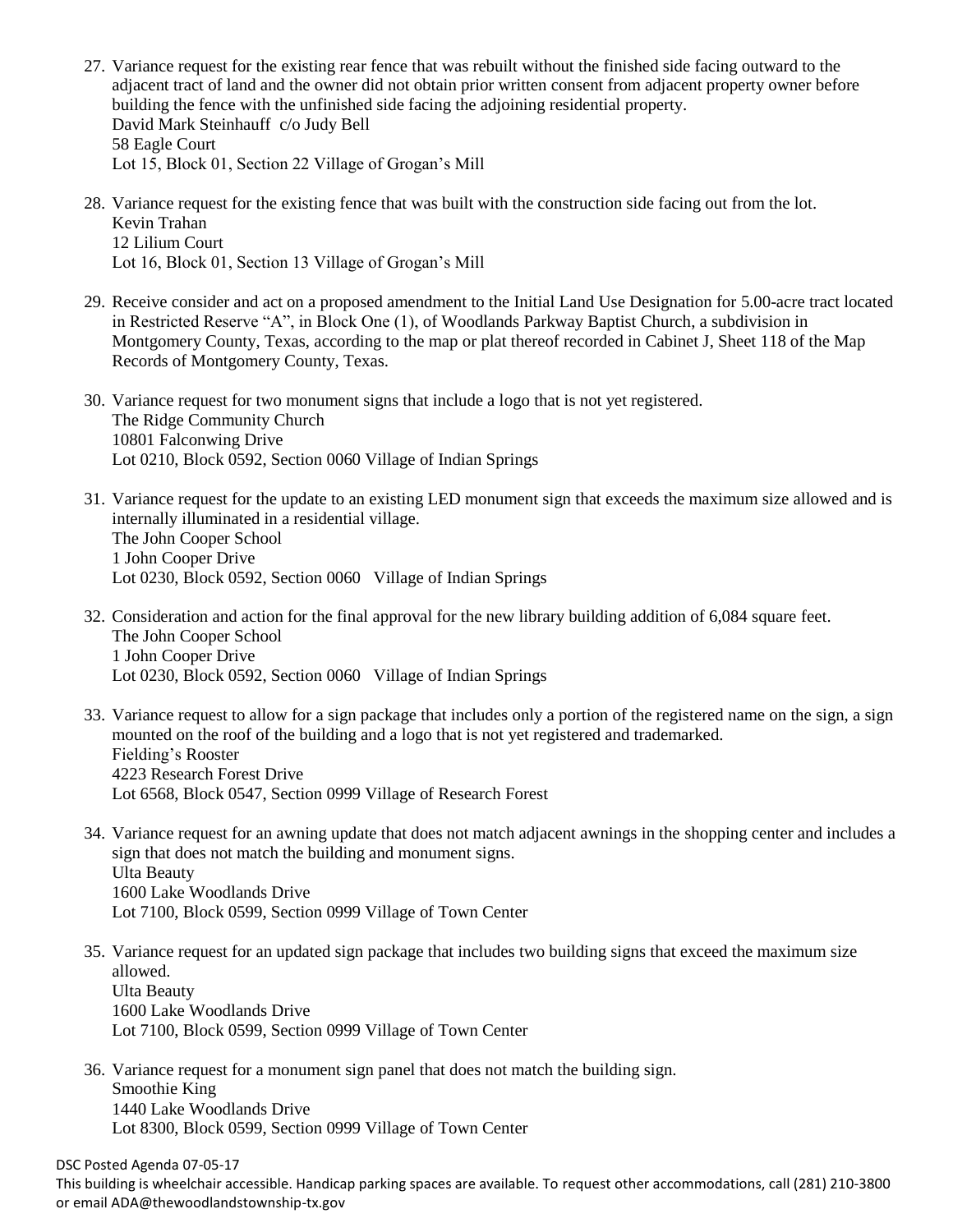- 37. Variance request to allow for a change to the approved landscape plan. 24 Hour Fitness 1800 Lake Woodlands Lot 7110, Block 0599, Section 0999 Village of Town Center
- 38. Variance request for an existing monument sign with sign panels of unequal size, a panel with a tenant name that does not match the building sign and has a logo that is not trademarked and exceeds the maximum size allowed. Citizens Bank Building for Grace School of Theology 3705 College Park Drive Lot 0810, Block 0388, Section 0999 Village of College Park
- 39. Variance request for an existing monument sign moved to a new location and an additional monument sign panel replacement. Arena Energy 4200 Research Forest Drive Lot 0500, Block 0051, Section 0999 Village of Research Forest
- 40. Consideration and action for the demolition of four vacant buildings. The Woodlands Land Development Company 2450 N. Millbend Drive Lot 0460, Block 0547, Section 0006 Village of Grogan's Mill
- 41. Consideration and action for the replacement of an existing monument sign and two directional signs. Spirit Filled Celebration Church 6565 Research Forest Drive Lot 0200, Block 0101, Section 0067 Village of Cochran's Crossing
- 42. Consideration and action for the addition of sign panels on two monument signs. Solvay 2645 Technology Forest Lot 0600, Block 0547, Section 0999 Village of Research Forest
- 43. Variance request to allow for a temporary building sign that includes a raceway and may not comply with the shopping center criteria. Regency Centers at Panther Creek Shopping Center 4775 W. Panther Creek Drive Lot 0285, Block 0045, Section 0040 Village of Panther Creek
- 44. Consideration and action to proceed with legal action for outstanding violations at the property. Teresa Angulo Espinosa 35 Painted Sunset Lot 71, Block 2, Section 65 Village of Grogan's Mill
- 45. Consideration and action to proceed with legal action for outstanding violations at the property. Shannon E McConnell 1012 E Red Cedar Circle Lot 06, Block 01, Section 10 Village of Grogan's Mill
- 46. Consideration and action to proceed with legal action for outstanding violations at the property. Peggy Murphy 200 Timber Mill Street Lot 01, Block 02, Section 13 Village of Grogan's Mill